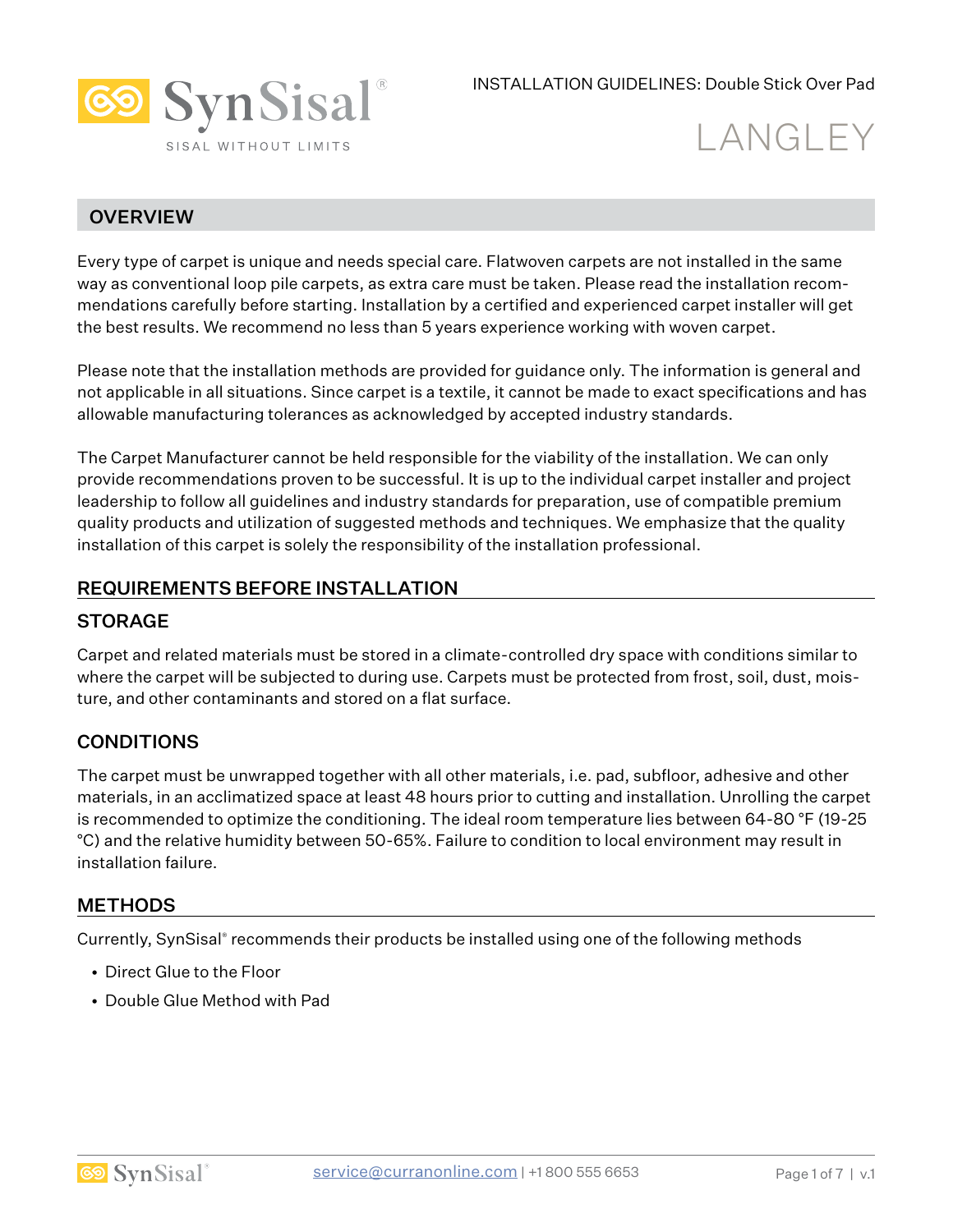## **NOTEWORTHY**

Please make sure that the carpet technicians are aware of and understand the content of the *SynSisal® Installation Guidelines* before starting the installation. In all cases, installers must adhere to the minimum standards as set forth in the [CRI-104 Standard for Installations of Commercial Carpet](https://carpet-rug.org/resources/installation-standards/) In case of doubts or questions, please contact our **Technical Advisory Team.** For your convenience, more information may be found at [www.SynSisal.com/technical](http://www.synsisal.com/technical)

## SUBSTRATE PREPARATION:

**A** Direct Glue Down and Double Stick Installations on Concrete  $\triangle$ 

Slab must be tested for moisture emissions prior to installation. Guidelines for the following tests must be followed. We strongly recommended that a qualified independent third-party testing agency be used for determining moisture and alkalinity conditions of a concrete slab well in advance of the installation, allowing time for corrective measures if necessary. Testing by an independent third-party specialist to determine installation suitability is a prudent and necessary safeguard for general contractors, owners, architects, and installation contractors to reduce the risk of concrete slab moisture related flooring failures. As a minimum, testing agencies or individuals are required to demonstrate verifiable experience in concrete moisture testing or be certified by a recognized organization.

## **TESTING**

The following represent acceptable test results and methods prior to installing SynSisal® :

• PH - Alkalinity

ASTM F710 Reading must be no greater than 10 with the ideal range of PH reading of 7-10

• RH - Relative Humidity Test Methods

ASTM-F2170 (Recommended) In-Situ Probe results no more than 60%

ASTM-F1869 Test Method Maximum Limit 3.0 lb/1000 ft2 (170  $\mu q/m^2$ ) per 24 hr.

#### FLOOR PREPARATION

ASTM F710 Floor must be prepared to meet *Standard Practice for Preparing Concrete Floors to Receive Resilient Flooring*. The owner or general contractor is responsible for providing an acceptable substrate for the specified installation.

This includes, but not limited to following criteria:

- No cracks (in case of cracks, they must be patched and sealed properly)
- Unevenness must be repaired; the floor surface may not be rough and porous
- Residual adhesives and other soiling must be removed properly by mechanical method as noted below or completely encapsulated with an appropriate self-leveling material. Chemical stripping agents may leave residue, rendering new adhesive useless.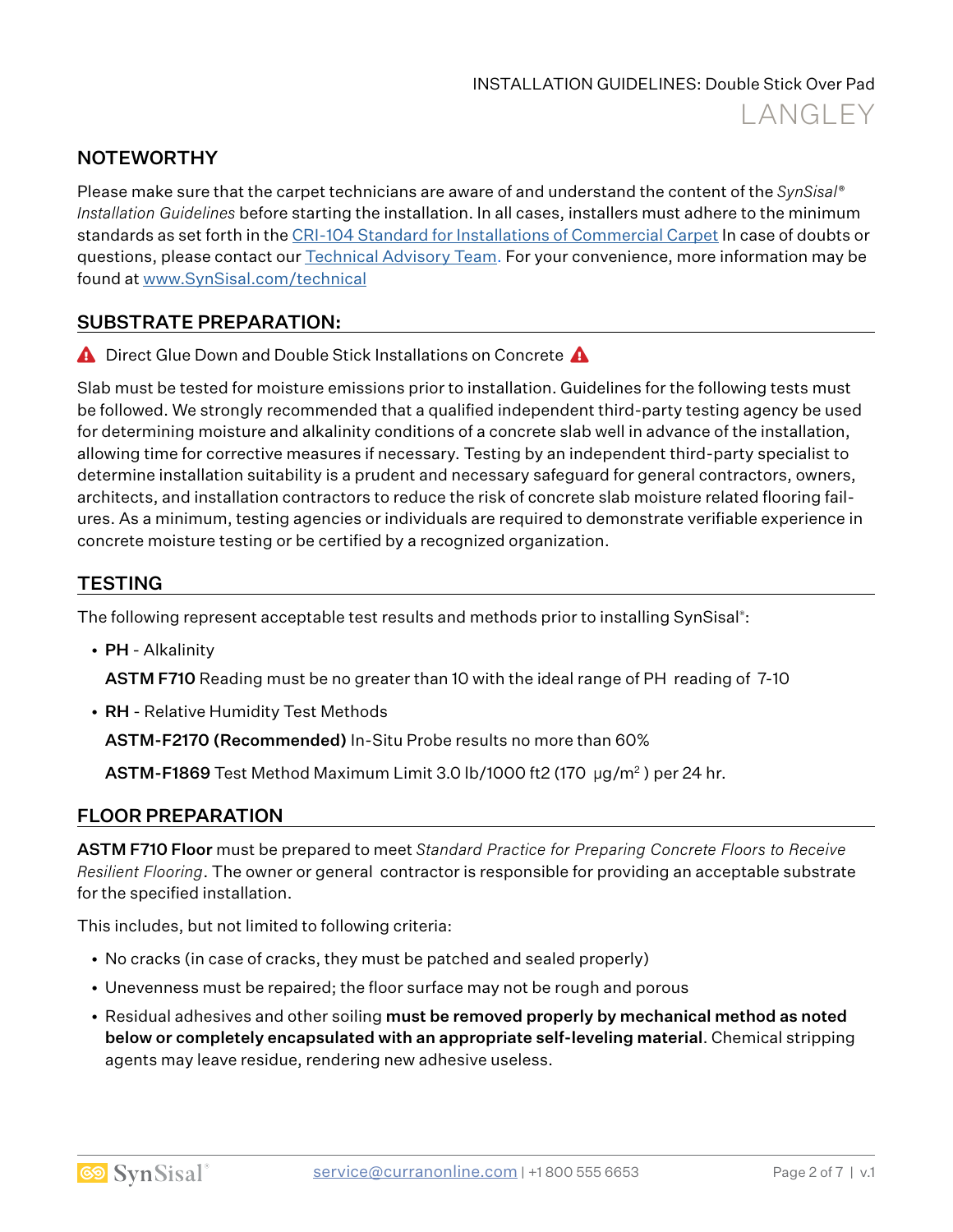#### **NOTE**

For specific instruction for preparing a floor or removing a preexisting flooring, please familiarize yourself with the Resilient Floor Covering Institute's document, *Recommended Work Practices for Removal of Resilient Floor Coverings*.

- The floor temperature is not less than 59 °F (15 °C)
- In case of radiant heat floors, the carpet may not be continuously exposed to a higher temperature than 85 °F (30 °C) to avoid changes in material stability.
- The subfloor must be clean and vacuumed (dust-free)

Carpet and pad are required to be installed over a properly prepared substrate that is suitable for the specific product and installation method selected. All cracks, holes and flooring irregularities are required to be repaired to ensure a flat, smooth substrate, prevent accelerated wear and telegraphing substrate irregularities.

## INSTALLATION FOR DOUBLE STICK OVER PADDING

CAUTION: Because significant differences exist in various carpet cushions, consult with the manufacturer of the cushion, and adhesive for recommendations regarding this installation method. Only materials specifically designed for this installation method may be used.

#### FLOOR PREPARATION

The floor should be clean and free of dust, debris, and other contaminants. All loose tiles, boards, or fasteners should be removed or repaired prior to beginning the installation.

#### PADDING (Recommended underlayment: TredMOR2580)

PLANNING FOR SEAMS— Keep seams to a minimum. When possible, position seams so that:

- Cushion should be cut to the longest lengths possible and should run perpendicular to carpet seams.
- If this is not possible, parallel cushion seams should be off-set a minimum of 6" (15.24 cm) from the carpet seam.
- Seams should be butted with no compression or gaps
- Do Not tape or staple seams when installing Double Glue method

#### ADHESIVE USE AND SPECIFICATION (Required Adhesive: Chapco/Bostik)

#### CUSHION TO FLOOR \*\*Always refer to cushion manufacturer for product specific instructions.

The use of pressure-sensitive adhesive applied with a 1/16" or 1.5875mm (width) x 1/32" or 0.79375mm (depth) x 1/32" or 0.79375mm (spacing) U-notched trowel is suggested for attaching cushion to the floor. Make sure to observe the proper curing time (as indicated by the adhesive manufacturer's instructions) to allow the adhesive to "tack-up" sufficiently prior to laying in the cushion. Failure to allow for adequate adhesive setup may permanently bond the cushion to the floor, making removal unnecessarily difficult.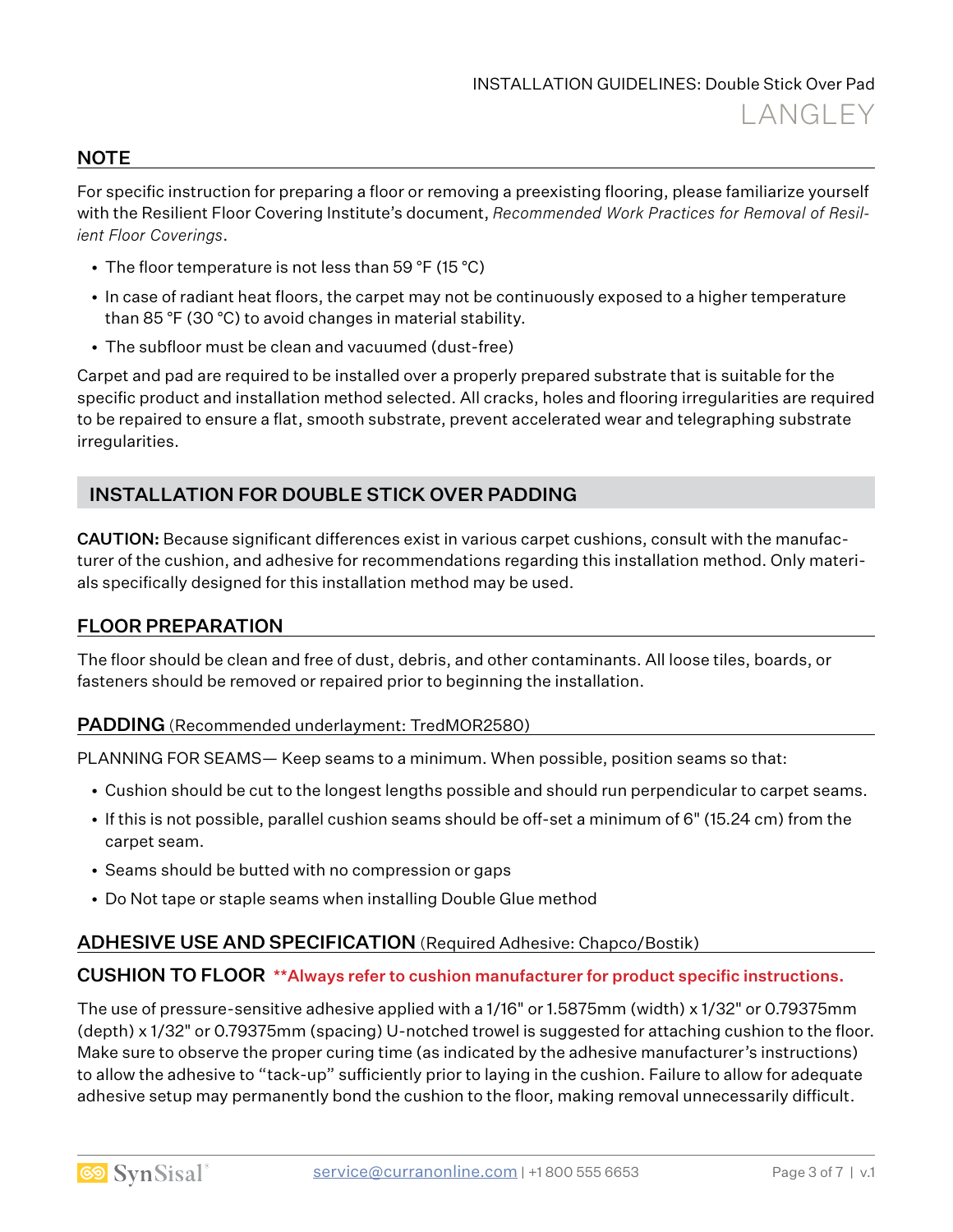## CARPET TO CUSHION

Only a premium-quality, multi-purpose adhesive must be used to attach the carpet to the cushion. Adhesive should be applied in sufficient amounts as to fill any recesses created by the carpet backing. A minimum U-notched trowel size of 1/8" or 3.175mm (width) X 1/8" or 3.175mm (depth) X 1/16" or 1.5875mm spacing is required. The effective spread rate should be between 5 and 8 square yards per gallon (22.65  $m<sup>2</sup>$  and 36.24 $m<sup>2</sup>$  per liter). Follow all instructions on the manufacturers label with regards to spread rate and proper open time. The adhesive should cover the underlayment completely including tightly to perimeter walls to prevent excess curling. 100% adhesive transfer is required for a proper installation.

## SEAMING CARPET

- With SynSisal, we do not recommend head seams/cross joins.
- We do not recommend the use of seaming tape when installing with the double glue method

 When seams become necessary in doorways joining hall areas into adjacent rooms, ensure that the seam is directly underneath the center of the door when in the closed position. Take care to use a premium quality acrylic based seam sealer on both cut edges before seaming.

## CUTTING SEAMS PROPERLY: LANGLEY

 $\triangle$  When cutting seams, be mindful of the quality of material you are working with. Always use sharp blades. Do not use hook blades, as they will cause excessive and unnecessary fraying.



Figure 1: Cut between Paired Loops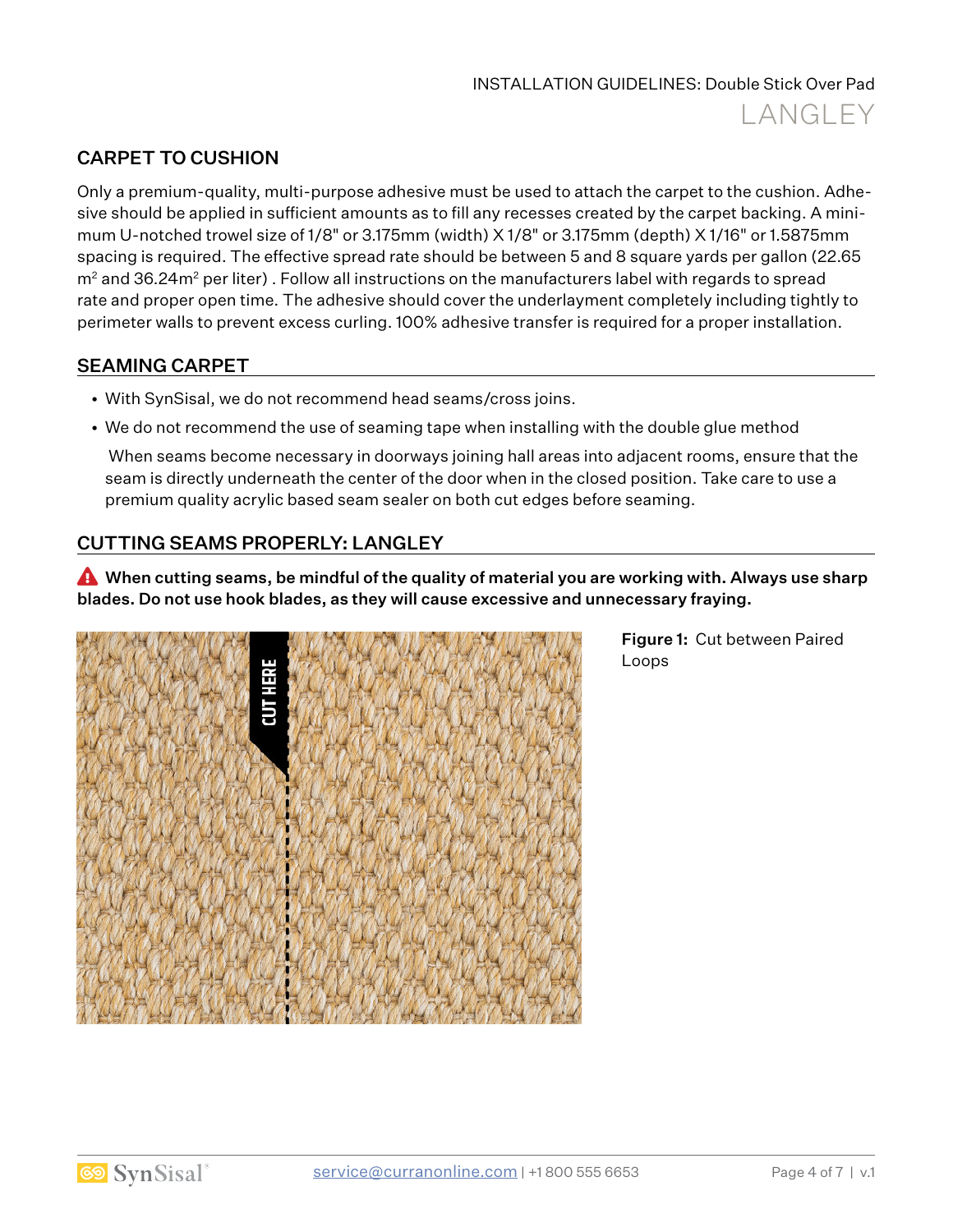



Figure 2: Take care to leave lower lockstitch on "good" side of seam

## PRIMARY SHEET

If possible given the layout, cut in approx. 1 inch (2.54 cm) from the factory edge using a top cutter along the row of weaving to ensure a clean cut seam. Follow the warp row of the weave precisely, to avoid fraying and loosening of the weave. Seal edge immediately using a premium quality edge sealer, to prevent loss of yarn and blossoming of weft yarn. NOTE: Cutting must be made exactly along the pile-warp yarn.

## SECONDARY SHEET

Following the same method as above, cut the adjoining breadth of carpet at the appropriate point, to ensure proper continuity of the weave repeat.

The nature of a backed carpet is such that a perfect pattern match will be less achievable with longer lengths of seams. This cannot be entirely avoided and, as with any backed textile, complete pattern match cannot be guaranteed.\*\*

\*\* Due to anomalies in the manufacturing process, or unavoidable job site situations, it may become necessary to trace cut secondary sheet to primary sheet across the warp yarns to achieve a tight-fitting seam. THIS SHOULD ONLY BE DONE IF IT BECOMES IMPOSSIBLE TO PLACE THE CUT EDGES TIGHTLY TOGETHER. If this becomes necessary, you must seal seams with ample seam sealer followed by a pinwheel or "porcupine" roller, to facilitate the blending of the face yarns within the seam.

When finished adhering the carpet, roll the full area of carpet with a minimum of 50 lb (22.7 kg) to maximum of 75 lb (34 kg) roller. Be sure to remove all trapped air bubbles. For the best result, the carpet should not be trimmed around the walls immediately after installing, but ideally wait for 24 hours to let adhesives dry, which allows for possible shrinkage. We recommend a wall base to be applied after all walls have been trimmed in, next to the wall.

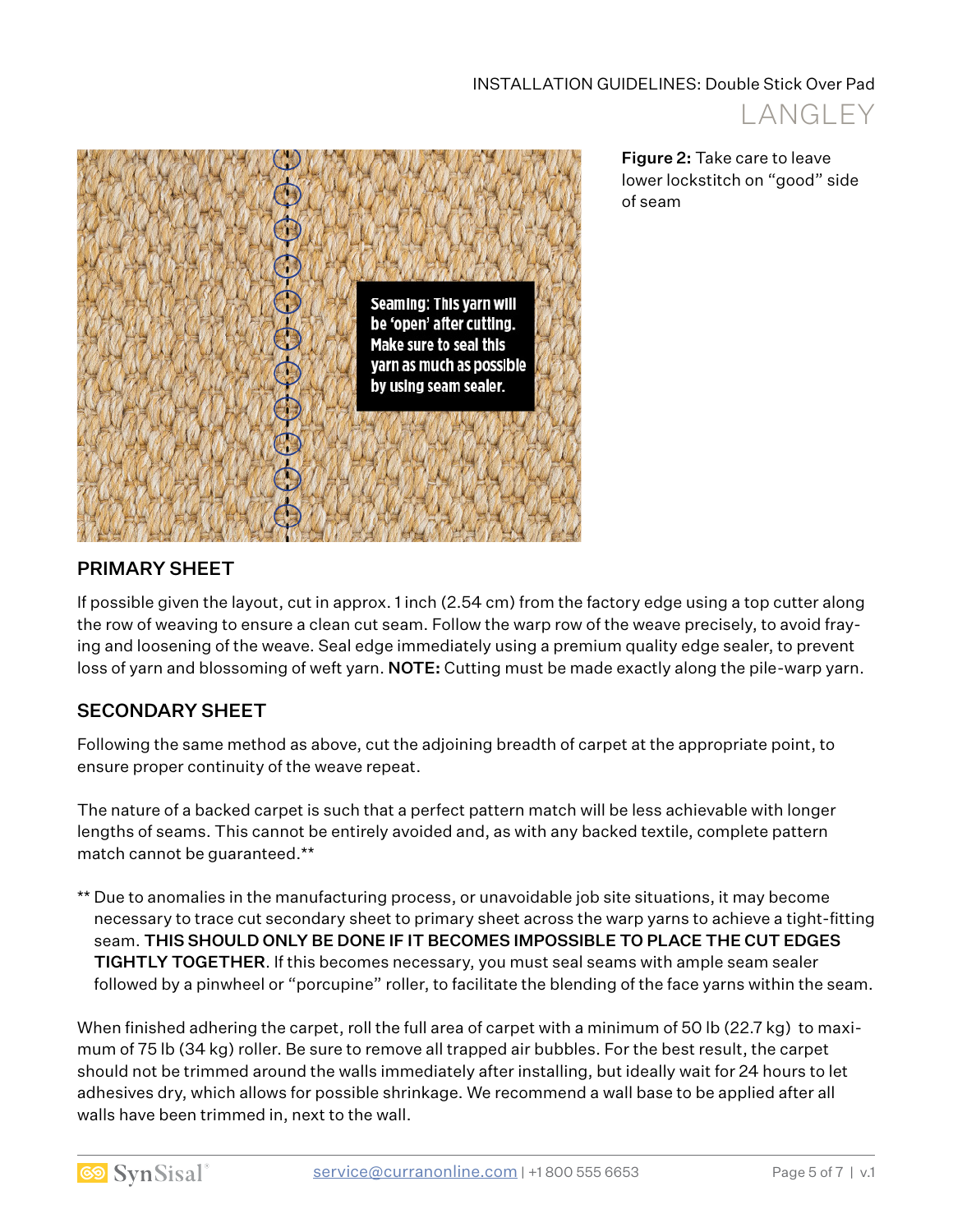## PERIMETER EDGE SEALING

It is absolutely critical that every exposed cut edge be sealed. For example; seams, door jams, around perimeter between pad and wall (if no base is present) and transition areas. Edge Sealer should be applied in sufficient quantity to seal edges and secure face yarns. Sealer should cover the thickness of the backing with minimal contamination of the face yarns.

\* Failure to properly seal all edges may result in edge fraying, delamination, pile loss, seam separation and possible trip hazards.

#### FINAL FINISH

The entire installation area should be left clean and neat, cleared of tools and waste. The carpet should be carefully inspected to ensure it is totally flat and free from air bubbles. Loose fibers should be removed and, if required, sharp napping scissors should be used.

#### DO NOT PULL LOOSE YARNS BUT RATHER, CLIP THEM AT THE BASE TO PREVENT RAVELING.



## GENERAL AFTERCARE – POST INSTALLATION

#### CURING ADHESIVES

It is recommended that pedestrian traffic be restricted to necessary installation personnel only for a minimum of 24-48 hours to allow adhesives to cure properly. Premature traffic may cause installation failure.

Restrict carpet exposure to water from cleaning or other sources for a minimum of 30 days. Room temperature should not fall below 50°F (10°C).

**DO NOT COVER COMPLETED AREAS WITH PLASTIC.** The newly installed carpet should be protected against damage and contamination from traffic and craftsmen of other trades. If protection of the area is necessary, be sure to use a breathable material, to allow moisture from the adhesive to escape. Otherwise installation failure may result. Take care not to use products that may cause a slipping or tripping hazard. Plywood, Masonite, pressboard or some other hardboard may be used, especially if exposed to rolling traffic.